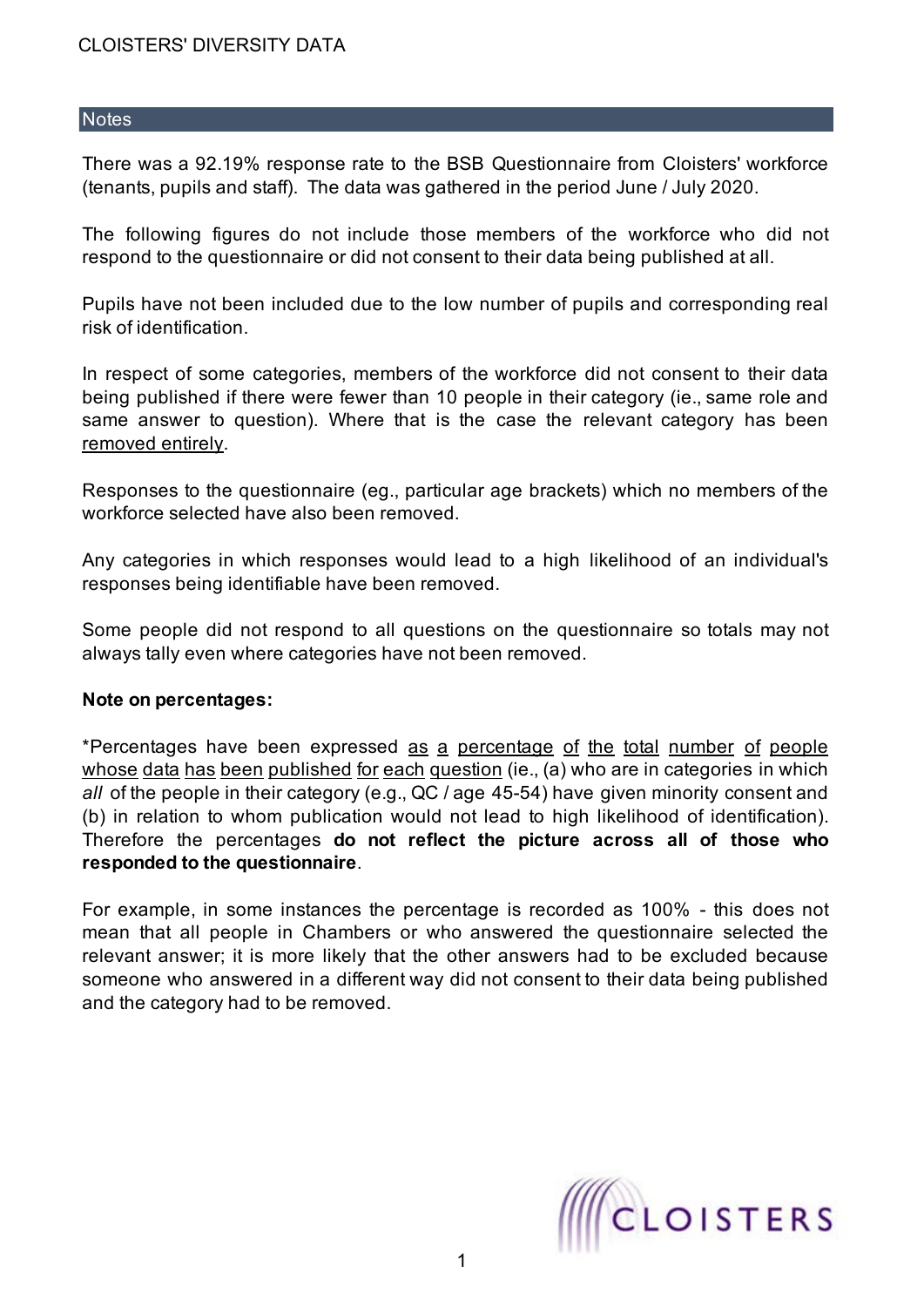**QCs**

|                                                                                                                                                     | <b>Number</b>            | % of total who<br>responded<br>whose data can<br>be published<br>(see * above) |
|-----------------------------------------------------------------------------------------------------------------------------------------------------|--------------------------|--------------------------------------------------------------------------------|
| Age                                                                                                                                                 |                          |                                                                                |
| 45-54<br>$65+$<br>Total                                                                                                                             | 6<br>1<br>$\overline{7}$ | 86%<br>14%                                                                     |
| Some answers have been removed due to lack of consent from one or more individuals<br>who selected the relevant answer / risk of identification.    |                          |                                                                                |
| Gender                                                                                                                                              |                          |                                                                                |
| Male<br>Female<br>Total                                                                                                                             | 11<br>3<br>14            | 79%<br>21%                                                                     |
| <b>Disability</b>                                                                                                                                   |                          |                                                                                |
| Do you consider yourself to have a disability according to<br>the definition in the Equality Act?<br>Yes<br>No<br>Total                             | 4<br>10<br>14            | 29%<br>71%                                                                     |
| Are your day-to-day activities limited because of a health<br>problem or disabilty which has lasted, or is expected to<br>last, at least 12 months? |                          |                                                                                |
| Yes, limited a little<br>No<br>Total                                                                                                                | 1<br>13<br>14            | 7%<br>93%                                                                      |
| <b>Ethnic Group</b>                                                                                                                                 |                          |                                                                                |
| Mixed / multiple ethnicity - White and Asian<br>White - British / English / Welsh Northern Irish / Scottish<br>Total                                | 1<br>13<br>14            | 7%<br>93%                                                                      |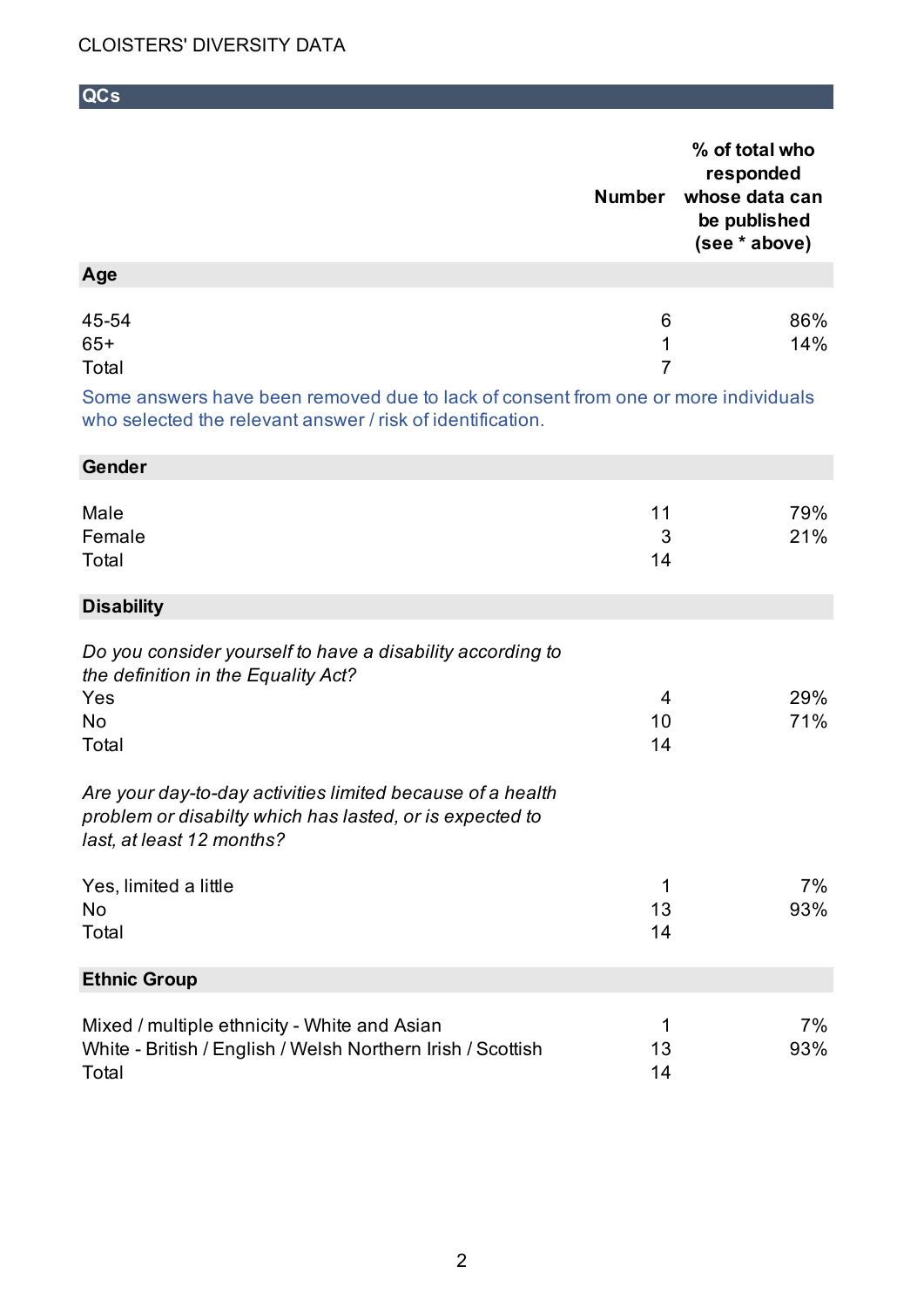## **Religion or belief**

| No religion or belief<br>Christian (all denominations)<br>Total                                                                                                                                                        | 7<br>3<br>10   | 70%<br>30% |
|------------------------------------------------------------------------------------------------------------------------------------------------------------------------------------------------------------------------|----------------|------------|
| Some answers have been removed due to lack of consent from one or more individuals<br>who selected the relevant answer / risk of identification.                                                                       |                |            |
| Socio-economic background                                                                                                                                                                                              |                |            |
| If you went to University (to study a BA, BSc course or<br>higher), were you part of the first generation of your family<br>to do so?                                                                                  |                |            |
| No                                                                                                                                                                                                                     | 10             | 100%       |
| Total                                                                                                                                                                                                                  | 10             |            |
| Some answers have been removed due to lack of consent from one or more individuals<br>who selected the relevant answer / risk of identification.                                                                       |                |            |
| Did you mainly attend a state or fee-paying school                                                                                                                                                                     |                |            |
| between the ages 11 - 18?                                                                                                                                                                                              |                |            |
| <b>UK State School</b>                                                                                                                                                                                                 | $\overline{7}$ | 100%       |
| Total<br>Some answers have been removed due to lack of consent from one or more individuals<br>who selected the relevant answer / risk of identification.                                                              | 7              |            |
| <b>Caring responsibilities</b>                                                                                                                                                                                         |                |            |
| Are you a primary carer for a child or children under 18?<br>Yes<br>Total                                                                                                                                              | 5<br>5         | 100%       |
| Some answers have been removed due to lack of consent from one or more individuals<br>who selected the relevant answer / risk of identification.                                                                       |                |            |
| Do you look after, or give any help or support to family<br>members, friends, neighbours or others because of either:<br>(a) Long-term physical or mental ill-health / disability? (b)<br>Problems related to old age? |                |            |
| No                                                                                                                                                                                                                     | 10             | 71%        |
| Yes, 1-19 hours a week                                                                                                                                                                                                 | $\overline{2}$ | 14%        |
| Yes, 20-49 hours a week                                                                                                                                                                                                | 1              | 7%         |
| Yes, 50 or more hours a week                                                                                                                                                                                           | 1              | 7%         |
| Total                                                                                                                                                                                                                  | 14             |            |

Data in relation to sexual orientation could not be published.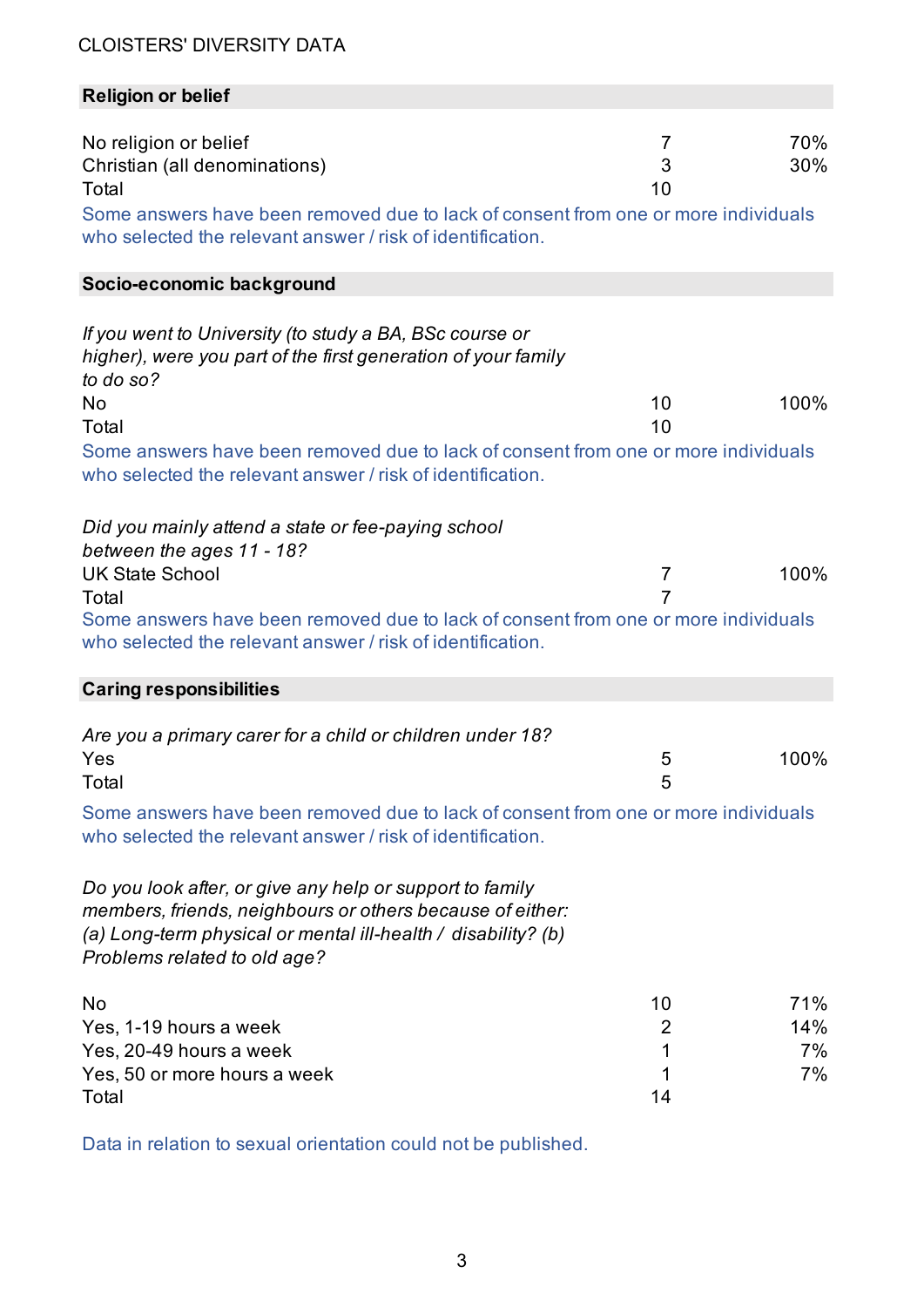## **Junior Counsel**

|                                                                                                                                                                                               | <b>Number</b>           | % of total who<br>responded<br>whose data can<br>be published<br>(see * above) |
|-----------------------------------------------------------------------------------------------------------------------------------------------------------------------------------------------|-------------------------|--------------------------------------------------------------------------------|
| Age                                                                                                                                                                                           |                         |                                                                                |
| 25-34<br>35-44<br>45-54<br>55-64<br>Total<br>Some answers have been removed due to lack of consent from one or more individuals<br>who selected the relevant answer / risk of identification. | 8<br>12<br>5<br>1<br>26 | 31%<br>46%<br>19%<br>4%                                                        |
| Gender                                                                                                                                                                                        |                         |                                                                                |
|                                                                                                                                                                                               |                         |                                                                                |
| Male<br>Female<br>Total                                                                                                                                                                       | 12<br>18<br>30          | 40%<br>60%                                                                     |
| <b>Disability</b>                                                                                                                                                                             |                         |                                                                                |
| Do you consider yourself to have a disability according to<br>the definition in the Equality Act?                                                                                             |                         |                                                                                |
| No<br>Total                                                                                                                                                                                   | 23<br>23                | 100%                                                                           |
| Some answers have been removed due to lack of consent from one or more individuals<br>who selected the relevant answer / risk of identification.                                              |                         |                                                                                |
| Are your day-to-day activities limited because of a health<br>problem or disabilty which has lasted, or is expected to<br>last, at least 12 months?                                           |                         |                                                                                |
| No<br>Total                                                                                                                                                                                   | 24<br>24                | 100%                                                                           |
| Some answers have been removed due to lack of consent from one or more individuals<br>who selected the relevant answer / risk of identification.                                              |                         |                                                                                |
| <b>Ethnic Group</b>                                                                                                                                                                           |                         |                                                                                |
|                                                                                                                                                                                               |                         |                                                                                |
| Asian / Asian British - Any other Asian background                                                                                                                                            | 1<br>1                  | 4%<br>4%                                                                       |
| Mixed / multiple ethnicity - White and Asian<br>Mixed / multiple ethnicity - White and Black African                                                                                          | 1                       | 4%                                                                             |
| Mixed / mulitple ethnicity - Any other Mixed / multiple ethnic                                                                                                                                | 1                       | 4%                                                                             |

White - British / English / Welsh Northern Irish / Scottish 20 77%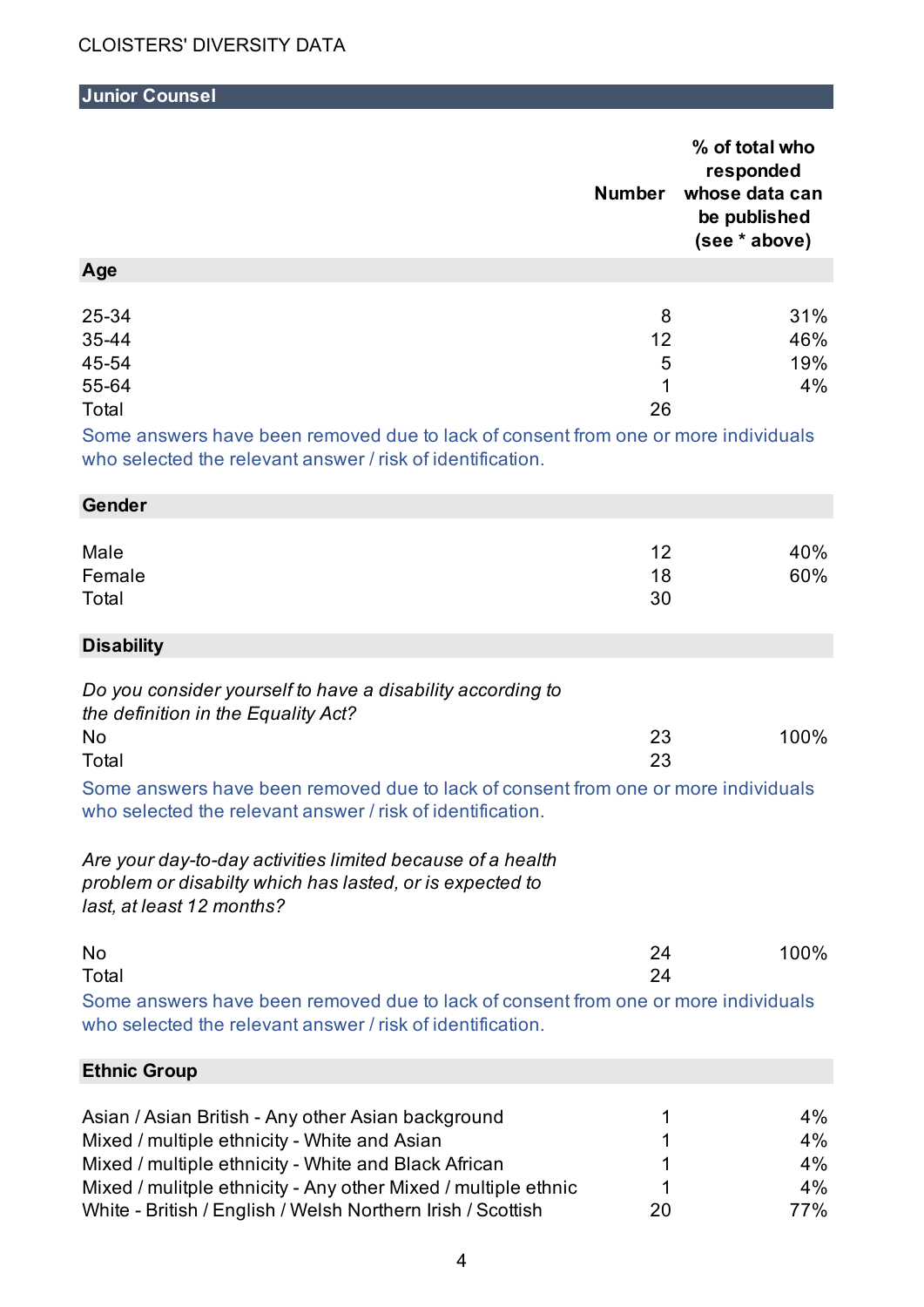| White - Any other White background                                                 |    | 8% |
|------------------------------------------------------------------------------------|----|----|
| Total                                                                              | 26 |    |
| Some answers have been removed due to lack of consent from one or more individuals |    |    |

who selected the relevant answer / risk of identification.

| <b>Religion or belief</b> |    |     |
|---------------------------|----|-----|
|                           |    |     |
| No religion or belief     | 17 | 77% |
| Jewish                    | 2  | 9%  |
| Prefer not to say         | 3  | 14% |
| Total                     | 22 |     |
|                           |    |     |

Some answers have been removed due to lack of consent from one or more individuals who selected the relevant answer / risk of identification.

| 3%<br>3%<br>90%<br>3%                                                              |
|------------------------------------------------------------------------------------|
|                                                                                    |
|                                                                                    |
|                                                                                    |
|                                                                                    |
| 100%                                                                               |
| Some answers have been removed due to lack of consent from one or more individuals |
|                                                                                    |
| 57%<br>43%                                                                         |
|                                                                                    |
| 40%<br>60%                                                                         |
|                                                                                    |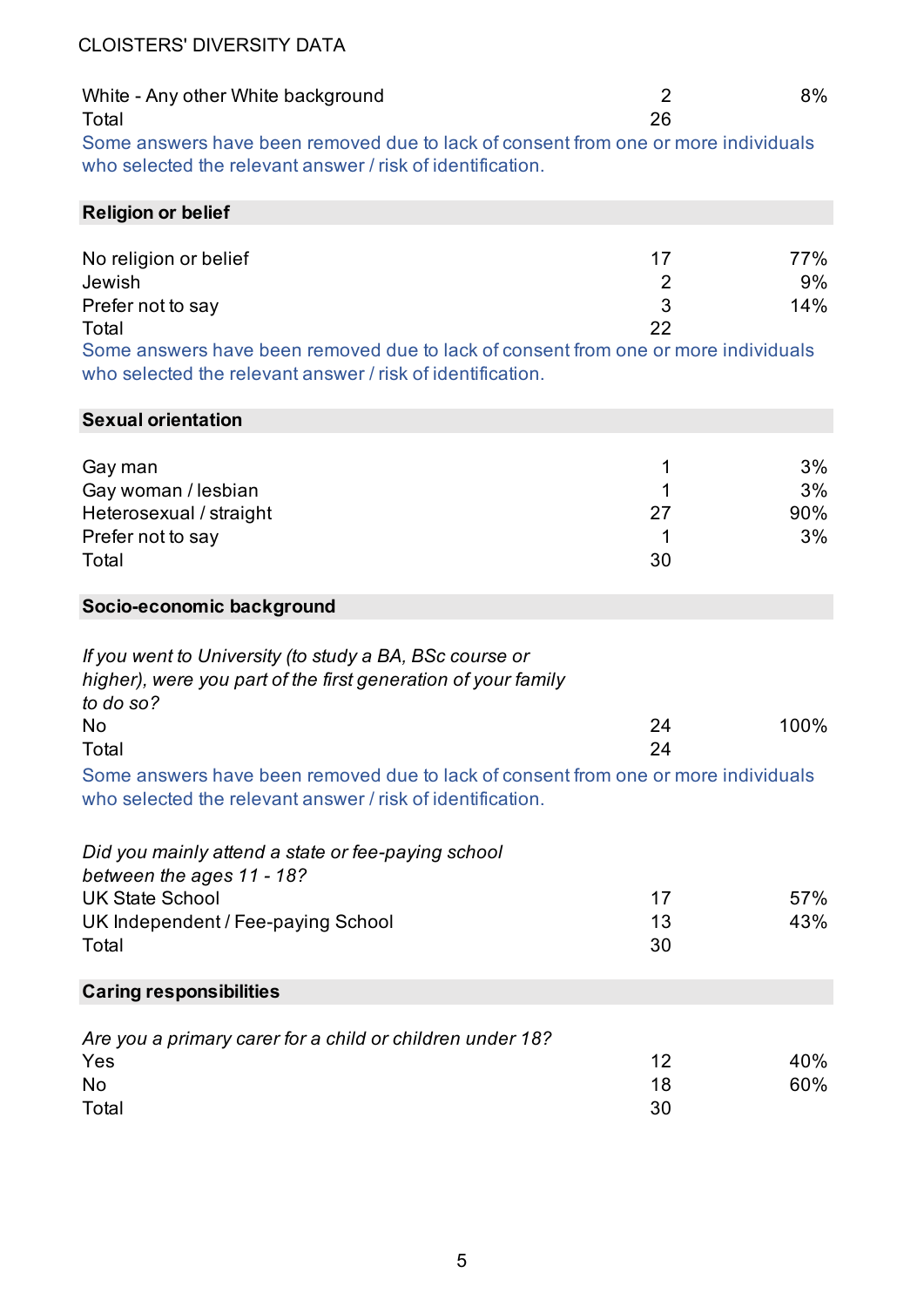*Do you look after, or give any help or support to family members, friends, neighbours or others because of either: (a) Long-term physical or mental ill-health / disability? (b) Problems related to old age?*

No 23 100% Total 23 Some answers have been removed due to lack of consent from one or more individuals who selected the relevant answer / risk of identification.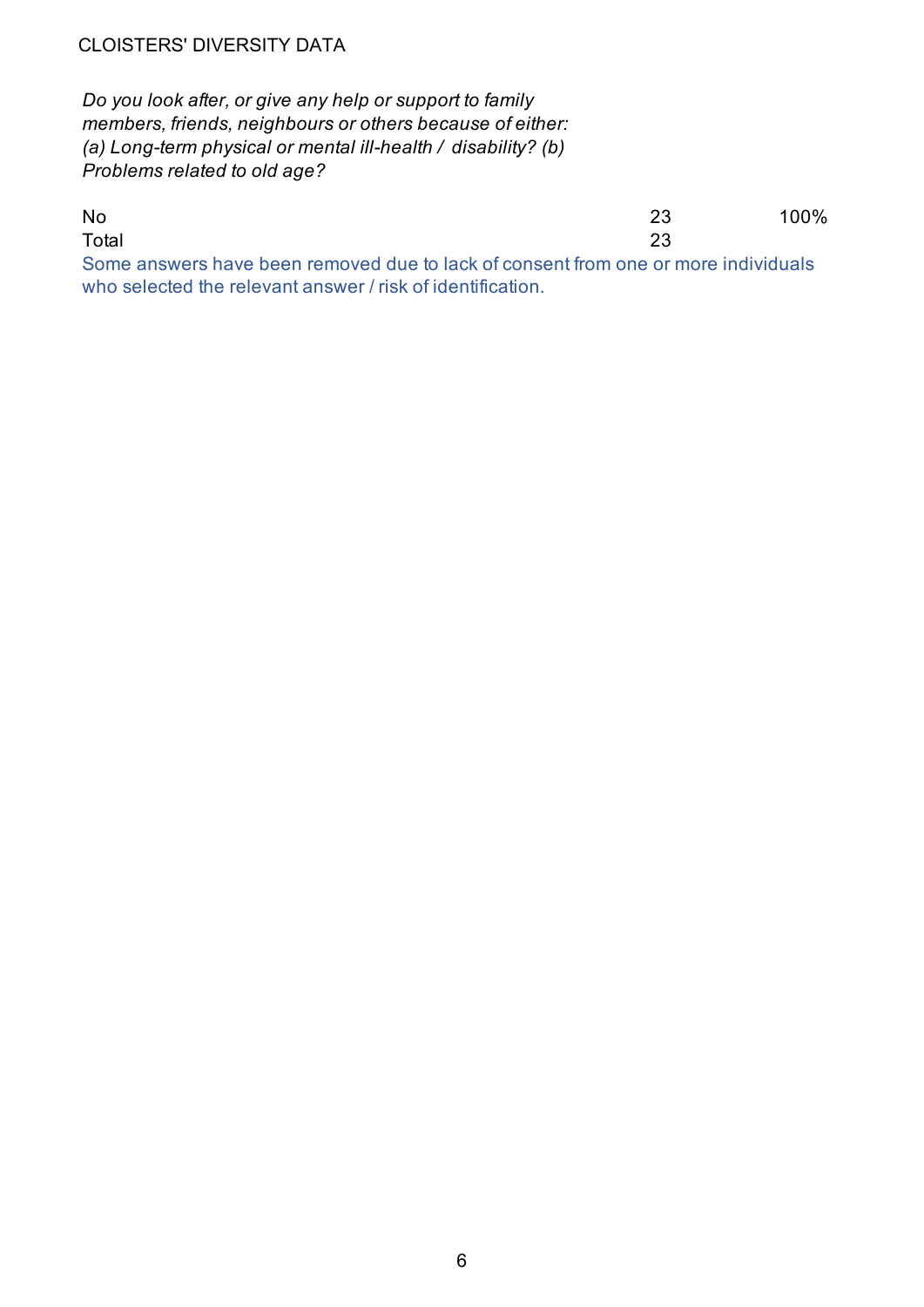**Staff**

|                                                                                                                                                                                                         | <b>Number</b>                       | % of total who<br>responded<br>whose data can<br>be published<br>(see * above) |
|---------------------------------------------------------------------------------------------------------------------------------------------------------------------------------------------------------|-------------------------------------|--------------------------------------------------------------------------------|
| Age                                                                                                                                                                                                     |                                     |                                                                                |
| 16-24<br>25-34<br>35-44<br>45-54<br>55-64<br>Total                                                                                                                                                      | 1<br>3<br>4<br>1<br>3<br>12         | 8%<br>25%<br>33%<br>8%<br>25%                                                  |
| <b>Gender</b>                                                                                                                                                                                           |                                     |                                                                                |
| Male<br>Female<br>Total                                                                                                                                                                                 | 6<br>6<br>12                        | 50%<br>50%                                                                     |
| <b>Ethnic Group</b>                                                                                                                                                                                     |                                     |                                                                                |
| Asian / Asian British - Indian<br>Black / African / Caribbean / Black British - Caribbean<br>White - British / English / Welsh Northern Irish / Scottish<br>White - Any other White background<br>Total | 1<br>$\overline{2}$<br>8<br>1<br>12 | 8%<br>17%<br>67%<br>8%                                                         |
| <b>Religion or belief</b>                                                                                                                                                                               |                                     |                                                                                |
| No religion or belief<br>Christian (all denominations)<br>Hindu<br>Total                                                                                                                                | 4<br>7<br>1<br>12                   | 33%<br>58%<br>8%                                                               |
| Socio-economic background                                                                                                                                                                               |                                     |                                                                                |
| If you went to University (to study a BA, BSc course or<br>higher), were you part of the first generation of your family<br>to do so?                                                                   |                                     |                                                                                |
| Yes                                                                                                                                                                                                     | 3                                   | 25%                                                                            |
| No<br>Did not attend University<br>Total                                                                                                                                                                | 1<br>8<br>12                        | 8%<br>67%                                                                      |